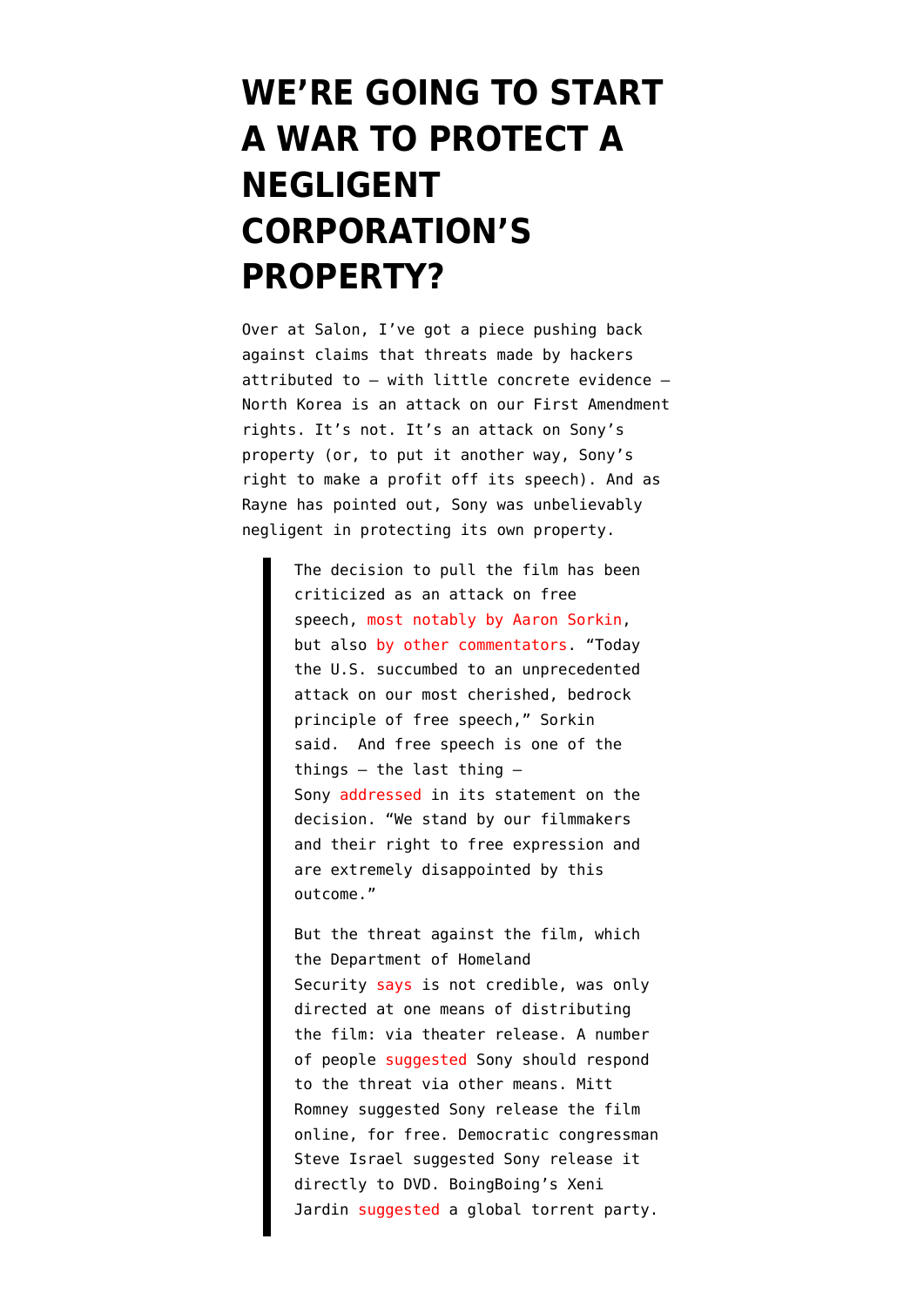The point is, there are many ways to release the film, most of which would not expose theatergoers and theaters in the wake of an [altered liability](http://www.denverpost.com/news/ci_26346801/federal-judge-rules-aurora-theater-shooting-was-foreseeable) [landscape](http://www.denverpost.com/news/ci_26346801/federal-judge-rules-aurora-theater-shooting-was-foreseeable) after the 2012 mass killing in an Aurora, Colorado, movie theater — to any danger, no matter how remote. Most of those ways would result in far more people watching the film. Some of them might even result in a few North Koreans viewing it.

If the issue is airing the views in the film — and defying the threats of the hackers — such a release would accomplish the goal.

But there's another issue that seems far more central to this hack than speech: property.

Even before Sony mentioned its filmmakers' free speech rights, for example, it mentioned the assault on its property rights. "Those who attacked us stole our intellectual property, private emails, and sensitive and proprietary material." And while free release of its movie would assert its right to free speech, it would result in further financial losses, on top of the other movies (such as "Annie" and "Fury") released on piracy sites after the hack.

## [snip]

The attack on Sony's property, even more than speech, raises real questions about another detail that has gotten far too little attention during coverage of this hack. [Sony Corp. gets hacked a lot](https://www.emptywheel.net/2014/12/13/sony-hacked-its-not-one-massive-breach-its-more-than-50-breaches-in-15-years/), more than 50 breaches in 15 years, and more than some of its rivals, including some fairly significant attacks in recent years that bear no resemblance to this attack. Maybe that's because [it did](http://fusion.net/story/31469/sony-pictures-hack-was-a-long-time-coming-say-former-employees/) [things like](http://fusion.net/story/31469/sony-pictures-hack-was-a-long-time-coming-say-former-employees/) store all its passwords in a file called "password."